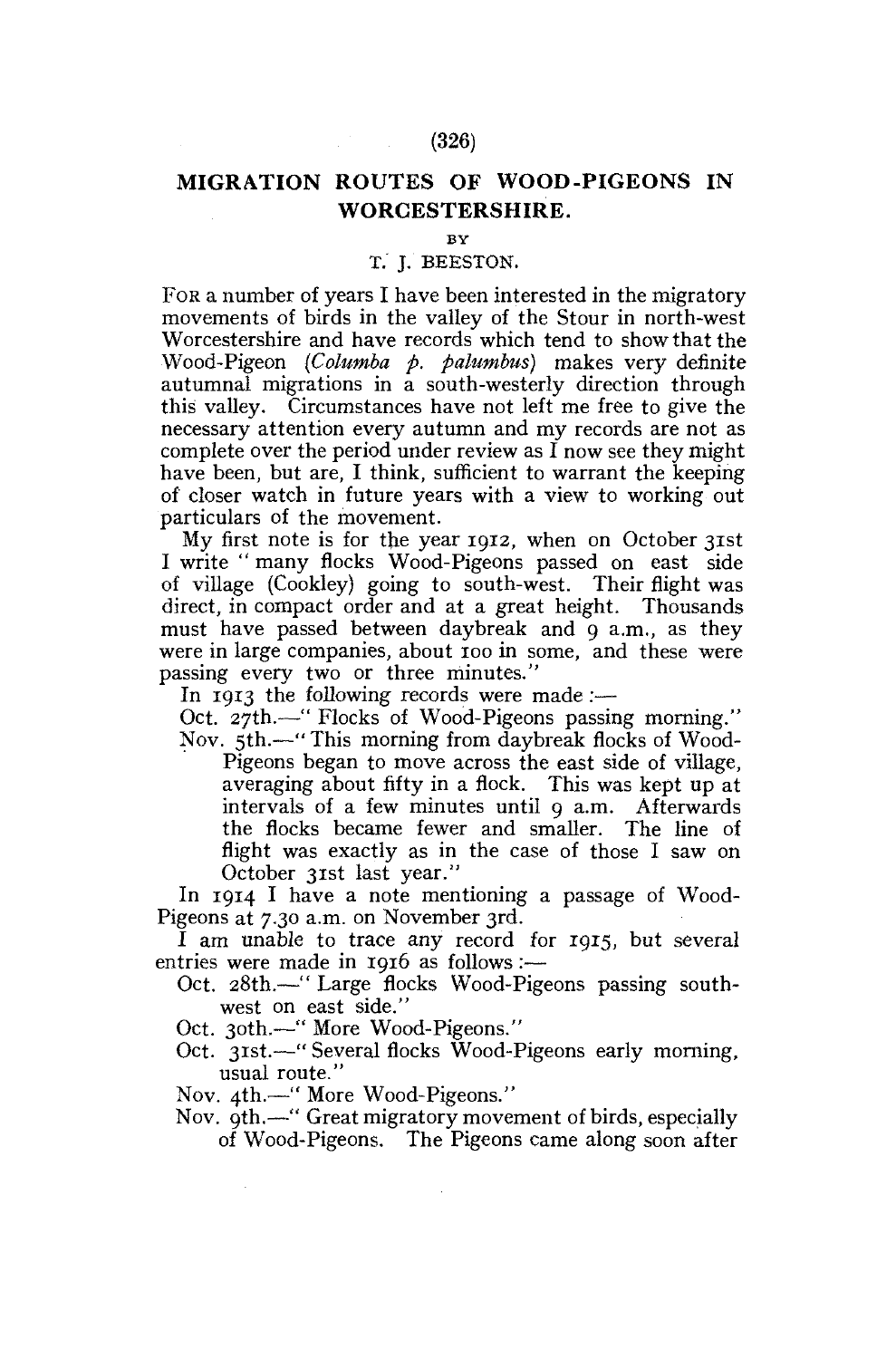daylight in large flocks of 200-300 and were passing to south-west for two hours. At one time I saw a great stream which I estimated to be more than a mile long and of very considerable width. They mostly passed east side of my house as usual."

Nov. 12th.—" Wood-Pigeons continue to south-west each morning."

From this time until 1924 written notes are not available. In 1924 my notes show the passing of Wood-Pigeons much later than I had usually seen them. At any rate I have nothing until November 19th, when I write : " Large flocks Wood-Pigeons going south-west."

Nov. 20th.—" Wood-Pigeons going west. I have not previously seen any westerly flight."

Nov. 21st.—•" Wood-Pigeons going west in good numbers. Also flocks going usual south-west route."

- Nov. 27th.—" Several large flocks Wood-Pigeons going south-west meeting a south wind, flying lower than when calm and tacking 8 a.m. Heavy rain previous twenty-four hours."
- Dec. 1st.<sup>---"</sup> Large flocks Wood-Pigeons going south-west. Morning."

Dec. rrth.—Wood-Pigeons on south-west track."

In 1925 I have one brief note:—

Nov. 6th.—" Wood-Pigeons flying south-west at 8 a.m." On November 5th, 1927, I have a long note, summing up

apparently what I then thought of the movement, as follows : This morning, being calm and of that quiet softness peculiar to a few days just at this season, there were thousands of Wood-Pigeons passing here to south-west as I have seen them passing every autumn in varying numbers for many years. They began at daylight and continued until about 8.30 a.m. It is a most distinct migration and one which could be easily observed over the country."

It is interesting to see a local Wood-Pigeon " flying the opposite way to the migratory flocks; the local bird flies rapidly and feverishly while the migrants have steadied down to a moderate speed, notwithstanding there is a sort of ' carry on ' appearance in their flight."

On November 11th and 12th, 1930, there were many flocks passing at the usual time and in the usual direction. Also on the 11th one flock flying east to west, as was noted on a previous occasion. No return movement has been detected at any time.